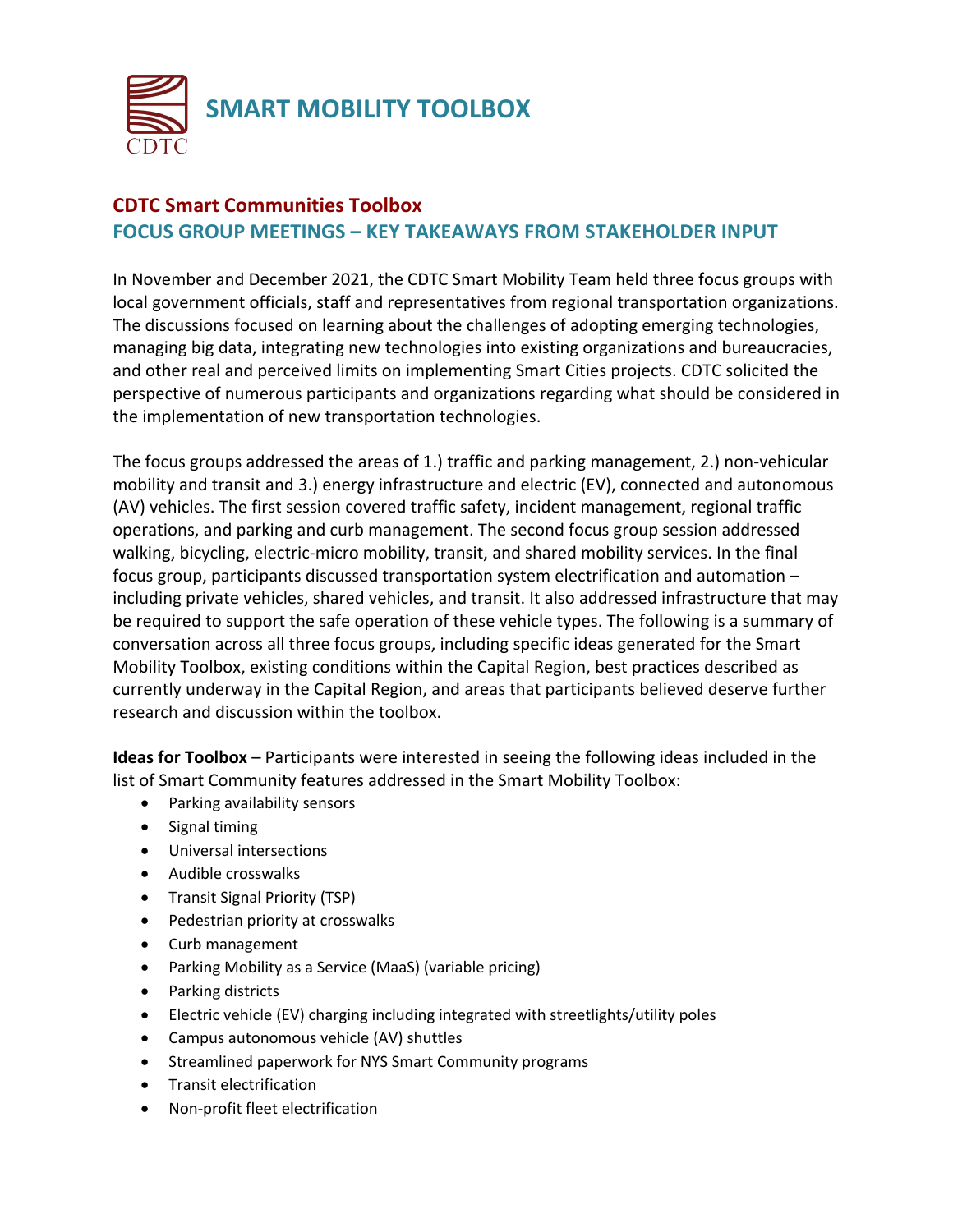

- Mobility hubs
- Electric bike charging stations
- Bike lane improvements (e.g., illuminated paint)
- FLEX service and microtransit

**Best Practices/Peers** – Specific metro areas and agencies that were mentioned as having programs or features that are of interest to the Capital Region:

- Rochester, NY GTC facilitated operations
- Buffalo, NY Transportation Management Center (TMC) and university cooperation
- Cambridge, MA Neighborhood EV charging and equity
- Montreal, Canada On street EV charging (snowy climate)
- New York, NY Curbside EV charging stations (NYC DOT, Con ED & FLO)
- Various locations SPaT challenge
- NYPA Smart Streetlights Program

**Existing Conditions in Capital Region** – Focus group participants mentioned these programs or smart technology successes in the Capital Region:

- Blue Line (Bus Rapid Transit) signal upgrades along the Albany-Cohoes-Watervliet corridor
- EV charging stations including Stewart's program
- Route 5, Western, and Washington signal upgrades
- Conversion of streetlights to municipal ownership in Albany, Schenectady, and other communities
- Albany Airport parking availability system
- Various CDTA programs bus occupancy, carshare, scooter share, bike share, EV charging stations, MaaS, FLEX, etc. Electric buses have been successfully incorporated into CDTA fleet. Local car share will roll out soon
- Albany Policy Department Traffic Safety Division is hub of many smart solutions in Albany
- Village of Scotia Police Department uses license plate recognition (LPR) technology in conjunction with Schenectady
- Audible crosswalks installed by City of Saratoga Springs Public Safety Department
- NYSERDA electrical vehicle programs
- NYSERDA testing of electric self-driving shuttles on University of Buffalo campus
- Schenectady Metroplex and City of Schenectady downtown parking garage with passport payment system

**Research/Discussion Items** – General Smart Community topics and challenges that attendees thought should be discussed in the toolbox.

- Can TSP help implement other Smart Community elements or features? i.e., progressive signal timing, universal intersections, bike lane automations, curb management, etc.
- Fuel cells
- Digital divide and equity